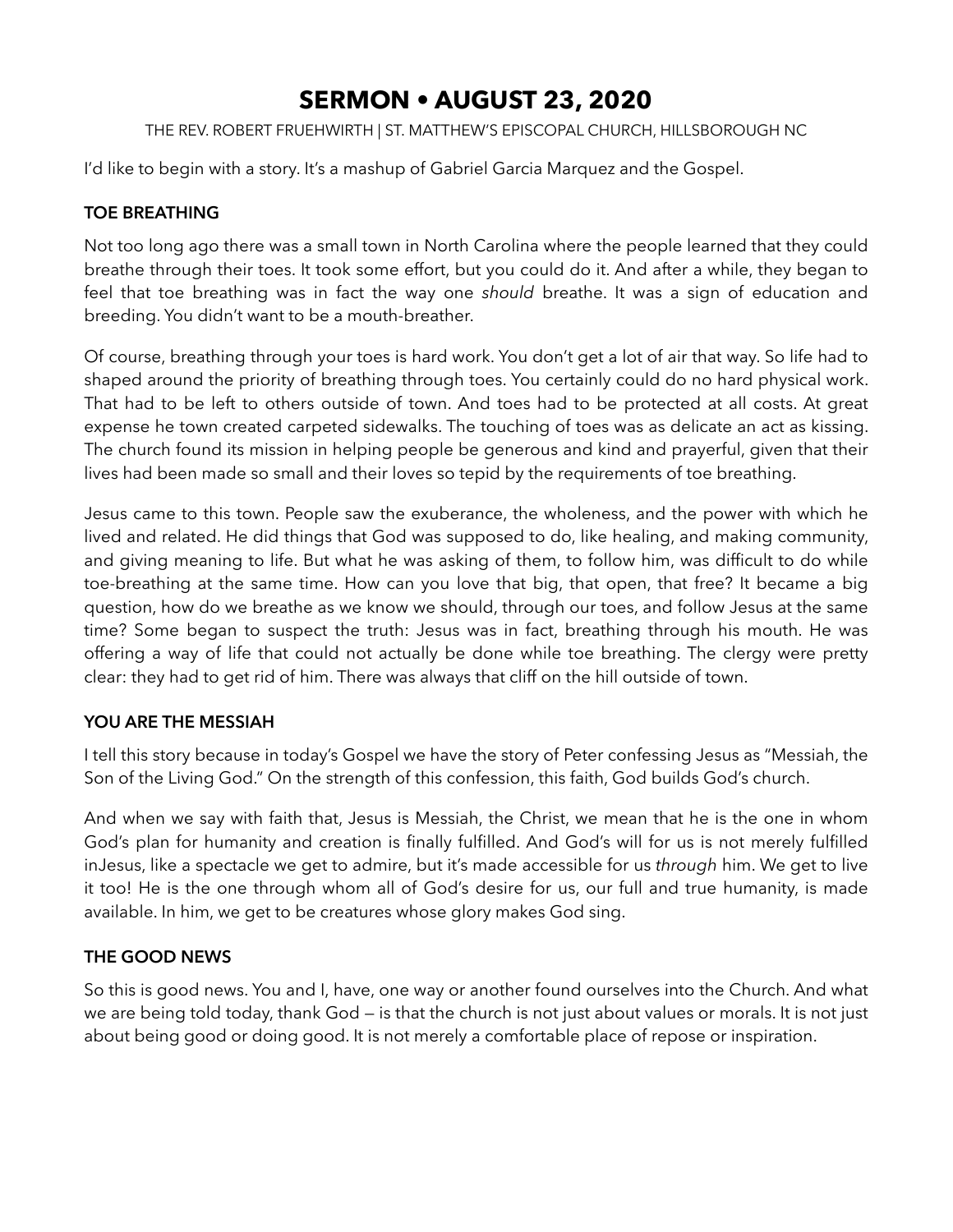No, we are being told today that in Jesus' community, we have the chance to become the kind of human beings that God so desperately wants us to be: authentic, true, loving, deep, fully alive. We can then become ambassadors for this divine life in the community around us.

## **THE BAD NEWS**

The bad news attendant on this good news is however, that like the toe-breathers in the parable, our deepest assumptions about what life is about, and what we need to be happy, and how we are going to find life, actually run counter to the life Jesus would give us. This is what you call Original Sin. Given this, what we usually do is to take a little bit of Jesus and add it on to the lives we already have. But that's hard when you have to breathe through your toes while the life that Jesus gives assumes you are breathing through your mouth. It's like we can only barely squeak out, with great effort, something like christian life. Church becomes something about making us comfortable or keeping us inspired for our great effort, but not really calling us to the life that Jesus has.

## **SOMETHING ABOUT THE GOSPEL**

I feel, brothers and sisters, something brand new about the Gospel, something brand new at least for me. For so long I have labored in the fields of prayer, and spiritual practices. And for all the good this has done, I think I have tried to stay keep breathing through my toes.

**What I think what I'm discovering is that what God is about right now in our country at this particular time, is leading people from all different backgrounds, suburbanites and poor white country people, mentally able and those who have a disability, black, white, and brown people, to sit around one common table and to see and love the image of God in one another**. At God's table, we all have equal standing, whether we are a a disabled beggar in a slum or a powerful person supposedly in charge of things. And at God's table, we learn to see those who have traditionally been on the underside of things, who have had no power, have in general a greater insight into the ways of God.

[Remember this: the God of the Bible is not the God on the side of those in power to preserve the status quo. That is precisely the God of paganism, whose priests use fear and sacrificial violence to shore up power for the status quo. The God of the Old Testament, of our reading today from Exodus today, and of Jesus Christ, is the God who is known in a special way among the slaves and the oppressed. Blessed are the poor; the Kingdom of Heaven is theirs].

Now I know that we all theoretically agree that human beings are equal, and that God's kingdom will have all kinds of people in it. Yes, yes. But what I am coming to see is that this is not a pipe dream for beyond the grave. It is happening now, and we can be a part of it!

In a time of unprecedented division, animosity, conspiracy theories run amok, fear, and scapegoating violence, the systematic and cynical manipulation of others with lies, what God is doing now is radical. God is inviting people to come together to make a different kind of community, around Jesus, Messiah. The toe-breathing we have to give up is that the only way to live is to stay separate in our little enclaves, that we need to externalize poverty and suffering to be happy.